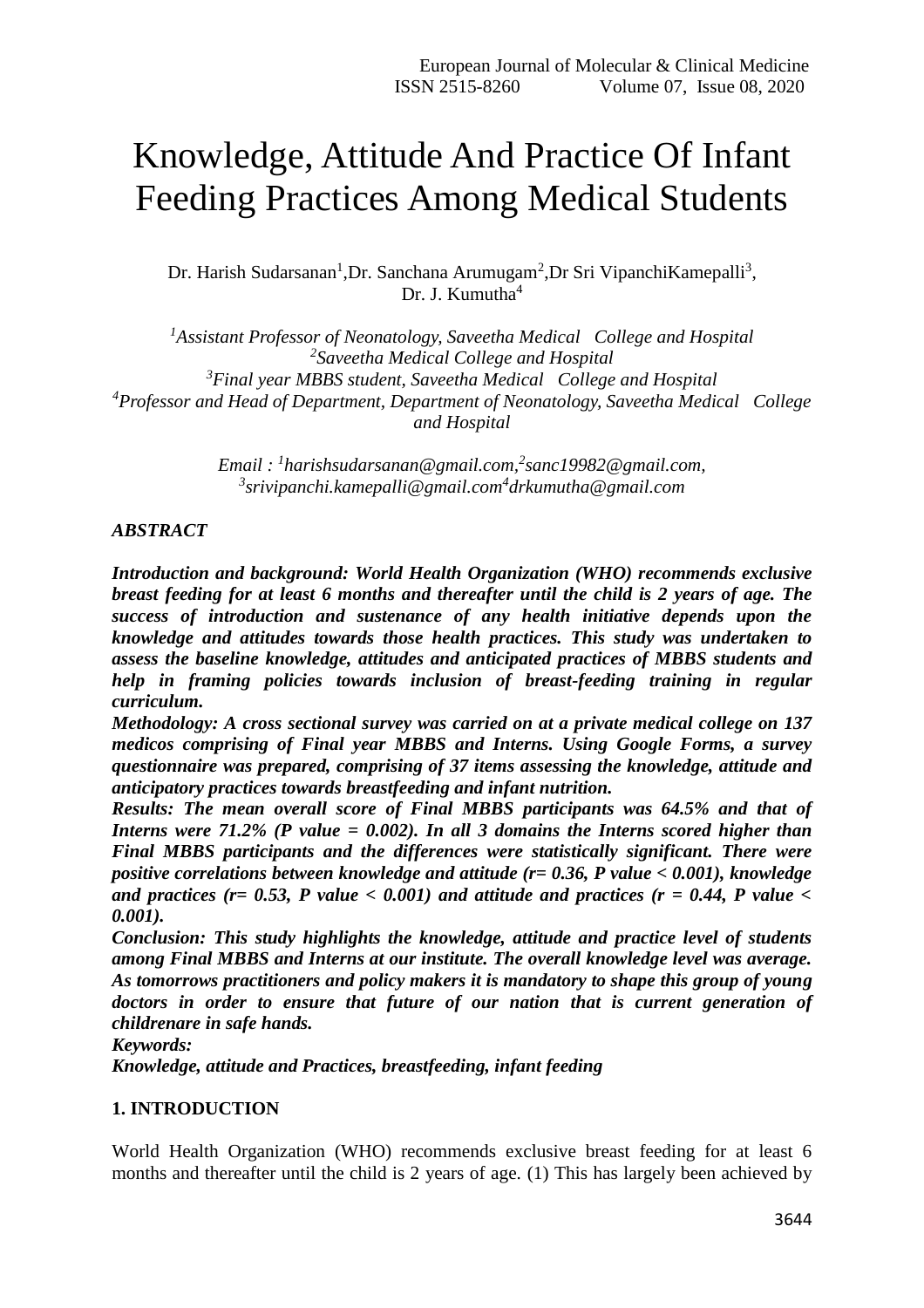Baby Friendly Hospital Initiative put forth by WHO(2). Breastfeeding is beneficial to the health of the maternal–infant dyad. It improves psychosocial interactions, reduces economic burdens, and is valuable to society.

The National Family Health Survey-4reported that the percentage of feeding through bottle or using nipple was 12% at 6 months and increased to 22.8% at 2 years of age (3). According to the Comprehensive National Nutritional Survey for the year 2016-2018, only

57% of children born in the two years prior to the survey initiated breastfeeding within one hour of birth and only 58% of infants under the age of six months were exclusively breastfed. The proportion of children who were continued to be breastfed till 1 year of age was 83% (4). Overall, only 21% of breastfeeding and non-breastfeeding children are fed in accordance with the infant and young child feeding (IYCF) recommendations (5)

The success of introduction and sustenance of health initiative depends upon the knowledge and attitudes towards those health practices. Doctors being the primary players in planning and implementation, needs to have sufficient knowledge on health practices to implement it. Medical students who will be the future of health sector are yet to get exposed to the aggressive commercial marketing strategies of infant milk substitute companies. The ability to impart knowledge and shaping it for positive outcome is possible with young minds. Hence, this study was undertaken to assess the baseline knowledge, attitudes and anticipated practices of MBBS students. As future medical practitioners, they will be sought for any health advice including breastfeeding and complementary feeding irrespective of the field they will branch out into. This study will reflect their current understanding on the most essential nutritional intervention and help in framing policies towards inclusion of breastfeeding training in regular curriculum.

# **2. METHODOLOGY**

A cross sectional survey was carried on between August 2020 and September 2020 at a private medical college. The participants were medicos comprising of Final year MBBS and Interns. Institutional Review Board approval was obtained prior to the distribution of questionnaire.

Sample size was calculated using Epi Info software with 95% confidence level, 7.5% margin of error and an expected frequency of 75% based on a similar study assessing knowledge, attitude and practice levels among medical students by Mofied et al (6). A sample size of 128 was obtained. The questionnaire was distributed to the entire batch of students of which 137 consented to participate in the survey.

We prepared a questionnaire following discussions with experts in lactation management and infant nutrition at our hospital. The questions were finalized after a departmental peer review process. The questionnaire consisted of 37 items assessing the knowledge, attitude and anticipatory practices towards breastfeeding and infant nutrition. The survey was initially conducted on a separate group of 15 students to assess comprehension and internal consistency using Cronbach's alpha. Knowledge level was tested with 15 items comprising of open-ended questions. Attitude level was tested using 12 items using a 5-point Likert scale (strongly disagree to strongly agree). Reverse scoring was done for disagreement answers to indicate positive response. For the purpose of statistical analysis, strongly agree and agree, strongly disagree and disagree were grouped as single categories after the initial scoring. Anticipated practices were tested using 10 items that were open ended questions. The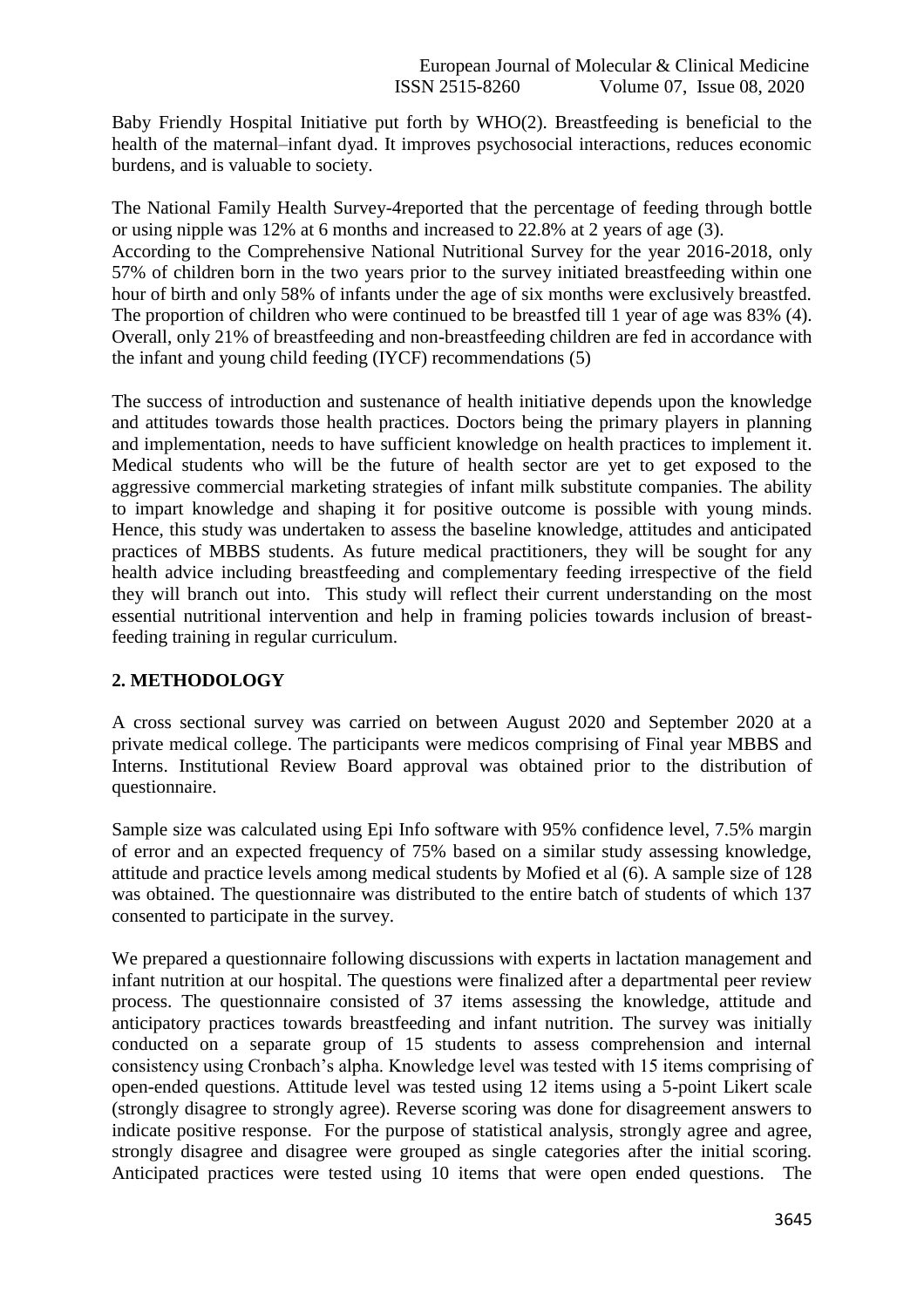Cronbach's alpha for knowledge, attitude and practice items were 0.74, 0.79 and 0.79 respectively indicating good consistency.

Using Google Forms, the survey questionnaire was prepared, and the link was sent via internet messaging services. The data entry and analysis were done using Microsoft Excel Office 365 with Data Analysis Tool Kit. Qualitative data were presented as frequencies and percentages. Mean, standard deviations were used to present Quantitative data. T test was used to measure differences between continuous variables and Chi square test for categorical variables. Pearson Correlation was used to assess correlation between knowledge, attitude and practice variables. P value  $< 0.05$  was considered as significant.

## **3. RESULTS**

A total of 137 participants took part in this survey. 63% of them were Final year MBBS students and 37% were Interns who have completed Neonatology rotation. All the final year students have completed neonatology theory and clinical sessions. The average age of participants were 22 years. Table 1 shows demographic characteristics of participants.

The mean overall score of Final MBBS participants was 64.5% and that of Interns were 71.2% the difference was statistically significant (*P* value = 0.002). Table 2 shows knowledge, attitude and practice scores of the two group of participants. In all 3 domains the Interns scored higher than Final MBBS participants and the differences were statistically significant.

## Knowledge

Nearly all participants were aware about duration of exclusive breast feeding and early initiation of breast feeding. 77% of the Final MBBS participants and 94% of the Interns were aware about early initiation of skin to skin care within one hour of birth ( $P$  value = 0.009). Both the groups had low awareness that breast feeding should be continued till 2 years of age. Half of the Final MBBS participants (50%) and nearly 2/3rd of interns (71%) were aware that HIV status is not a contraindication for a breast feeding ( $P$  value = 0.02). The knowledge levels on all the 15 items are shown in Table 3.

## Attitude

Both the groups were in agreement against pre lacteal feeds (92% of Final MBBS and 94% of Interns). More than two thirds of participants (79% of Final MBBS and 78% of Interns) were of the opinion that breast feeding should be encouraged in public. 37% of Final MBBS participants and 57% Interns favored breast feeds over formula as an ideal choice for working mothers ( $P$  value  $= 0.03$ ). On whether formula feeds can be an alternative to breast feeding, more than half of Final MBBS students (57%) and two thirds of Interns (75%) disagreed with the statement (*P* value = 0.04). Only 21% of Final MBBS students and 41% of Interns were able to correctly recognize that formula feeding is not an ideal choice for premature babies in NICU. Breast milk's protection against childhood allergy and atopy was agreed by 80% of Final MBBS students and 92% Interns. Both the groups (88% of Final MBBS students and 92% of Interns) were in agreement on the economic benefits of breastfeeding. Only 44% of Final MBBS and 63% of Interns were against the usage of feeding bottle in infancy. The attitude levels on 12 items are shown in Table 4.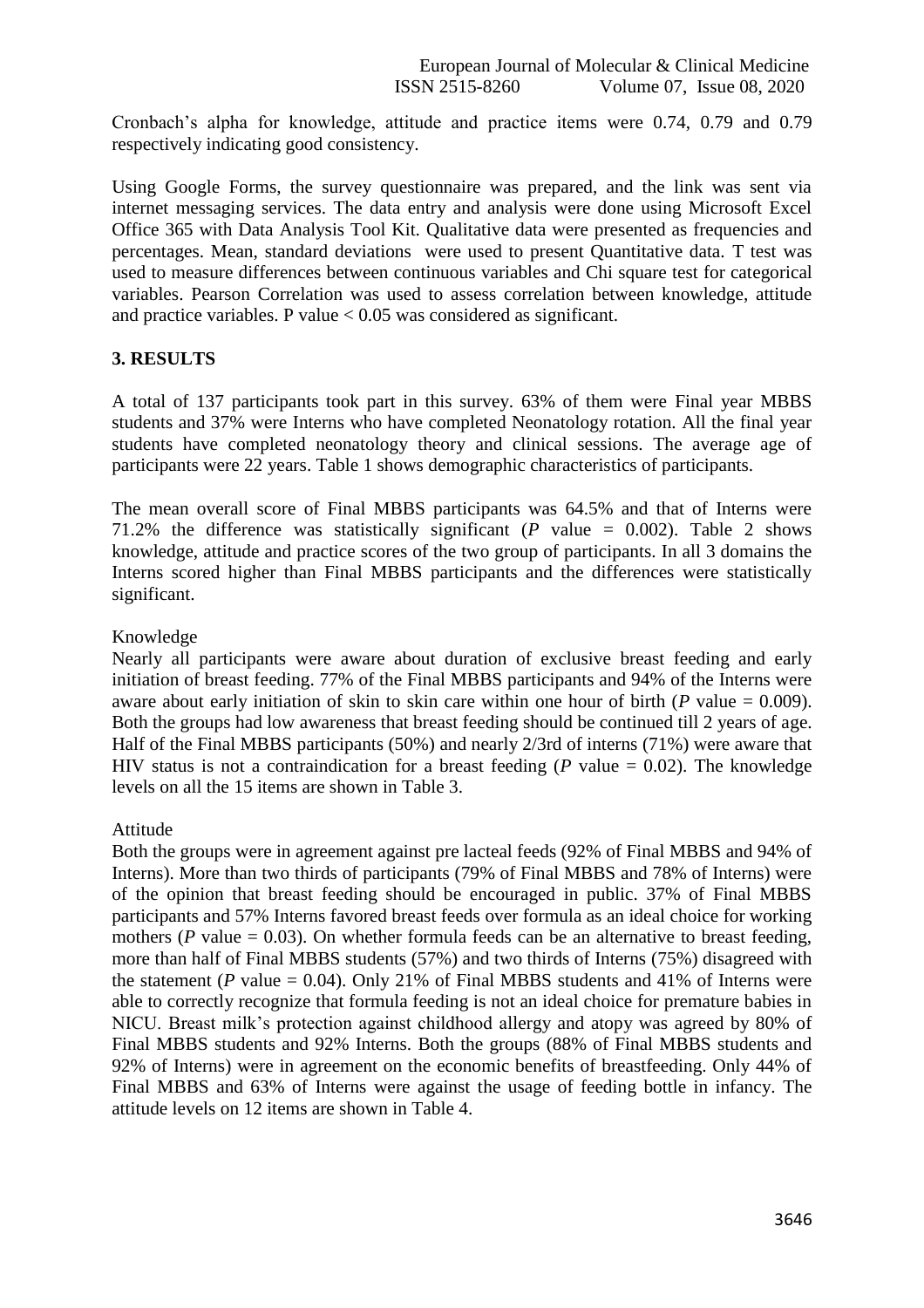# **Practices**

More than 80% of participants form both the groups were able to identify correctly the surrogate markers of feeding adequacy. 60% of Final MBBS and 84% of Interns answered that maternal fever is not a contraindication for breast feeding ( $P$  value = 0.003). Only 24% of final MBBS participants and less than half of Interns (45%) named Hoffman/ inverted syringe technique as the method of choice to correct inverted/ flat nipple. On the optimal choice of type of milk for NICU babies, 73% of Final MBBS students and 84% of Interns named Mother's own milk as the correct response. The Practice scores on 12 items are shown in Table 5.

# Correlation:

There were positive correlations between knowledge and attitude ( $r = 0.36$ , P value  $< 0.001$ ), knowledge and practices ( $r = 0.53$ , P value  $< 0.001$ ) and attitude and practices ( $r = 0.44$ , P value  $< 0.001$ ).

# **4. DISCUSSION:**

This study aimed to assess the knowledge, attitude level and anticipated practices of Final year MBBS students and Interns. The overall score was low. The Final MBBS participants scored 64.5% and Interns scored 71.2%. The knowledge score was 63.3% for Final MBBS and 70.4% for Interns. Though the Final MBBS participants had completed theory and clinical sessions in Pediatrics and Neonatology, the knowledge gained was still insufficient. The Interns however, had the advantage of practical clinical knowledge gained out of communicating with mothers firsthand and attending ward rounds. This was similar to Anjum et al(7) study on 344 undergraduate medical students. In her study the preclinical group had a knowledge score of 61% compared to 76% scored by clinical group.

More than 95% in both groups were aware that breastfeeding should be initiated within 1 hour of birth and continued exclusively for 6 months. This awareness was probably due to the regular involvement of undergraduate students during the World Breastfeeding Week celebrations every year in our institute. This was high when compared to Vidya et al(8) in a study assessing breast feeding knowledge levels on 110 3rd year MBBS in Mysore. The knowledge on duration of exclusive breast feeding was 84.5%. Sallam et al(9) in a study on 120 women that included 30 health care workers concluded that, knowledge on early initiation of breastfeeding was very much low among health care professionals.

The knowledge regarding the continuation of breastfeeding for 2 years was less than 20% among our participants in both the groups. This could be because of personal experiences where they would have witnessed decrease in breastfeeding rate when complimentary are started or when mothers return to work. Also, from the medical practitioner's side, the emphasis on breast feeding beyond 6 months is never as strong as done for the first 6 months. Devi et al (10) in a study on 468 MBBS undergraduates in Manipur, 60% of the participants were aware on continuation of breastfeeding for 2 years.

The knowledge on nutrient content varying throughout the period of lactation was recognized by 65% of Final MBBS participants and 82% of Interns. The average frequency of breast feeding in a day was known to 59% of Final MBBS participants and 78% of Interns. Mofied et al(6) in a similar study on nursing and medical students showed 79.7% was aware on varying nutrient content throughout the period of lactation and 72.4% were aware on the frequency of breast feeding in a day being at least 8 times. This awareness will enable to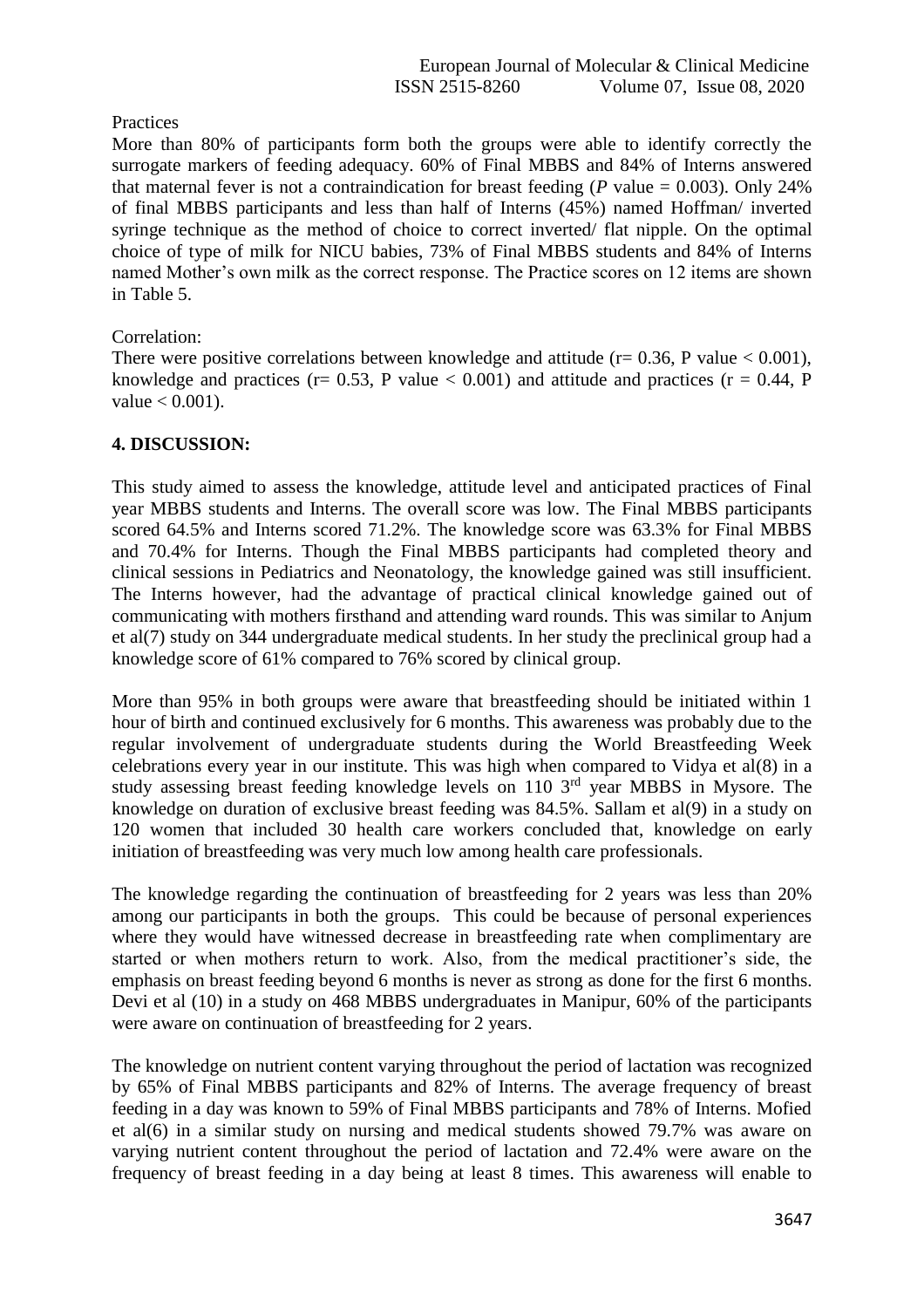understand and counsel lactating mothers during the early post-natal period when they usually complain of apparent lack of milk secretion.

On maternal HIV status not being a contraindication for breastfeeding 50% of Final MBBS participants and 71% of Interns answered positively. This was higher when compared to results from Anjum el al (7), where 31% of clinical and 44% pre-clinical having right awareness and 38.2% of participants in Mofied et al(6) recognizing that HIV is not a contraindication for breastfeeding. National AIDS Control Organisation (NACO) guidelines state that exclusive breast feeding for 6 months in a HIV positive mother is the best choice for the infant. The guidelines also state that complimentary feeds are to be started at 6 months with continuation of breastfeeding up to 12 months (11).

More than 90% of participants from both the groups showed positive attitude on refraining from prelacteal feeds for a newborn baby. Giving prelacteals has been shown to delay the initiation of breastfeeding and interfere with exclusive breastfeeding during the first six months of life. The relationship between prelacteal feeding and breastfeeding is often described as a 'vicious cycle' (12). In our study, more than 90% in both the groups agreed that breastfeeding improved infant mother bonding. More than two thirds (79% of Final MBBS and 78% of Interns) in our study expressed positive attitudes towards encouraging breastfeeding in public places. Payghan et al (13) on evaluating knowledge and attitude of college students on breastfeeding, 82% agreed on breastfeeding strengthening maternal infant bonding. However, only 19% expressed positive attitude on feeding in public places deeming it to be embarrassing.

Majority of the participants in our study recognised the protective effect of breast feeding against childhood allergy and atopy and agreed that breastfeeding is an economically viable option. Breast feeding is beneficial in preventing gastroenteric illness such as vomiting and diarrheal episodes compared to bottle feeding and also decrease in the incidence of chronic respiratory illness such as pneumonia, sinusitis, nocturnal cough and otitis media(14). The participants displayed a positive attitude towards bottle feeding and formula feeding which was worrying. This unhealthy attitude among participating students was also seen in the study by Mofied et al (6) where 79.2% of participants felt bottle feeding is a convenient option. Since most of the current generation was fed formula feeds through bottle by their mothers, bottle feeding has come to become an easy to go solution in an event of breastfeeding difficulty.

As regard to the anticipated practices, a majority of participants ( 79% of Final MBBS and 84% of Interns) recognised that sore nipple is associated with incorrect positioning and attachment. However, only half of participants felt that breast feeding should be continued despite the awareness on the cause of the condition. Similar results were shown in study by Mofied et al (6). The importance of providing Mother's own milk for babies in Neonatal Intensive Care Units was recognised by the more than two thirds of the participants in our study. It is well known that composition of preterm milk differs from that of a breastmilk from a mother in term gestation. Pasteurisation of donor human milk results in loss of certain nutrients in the breast milk. Hence provision of Mothers own milk for babies especially preterm babies, ensures that the required nutrition for that age group is made available (15).

There was a moderate positive correlation between knowledge and practices. Improvement in knowledge level will eventually lead to good practices. This analogy was shared by Hillenbrand et al (16) stating that improvement in knowledge translated to improved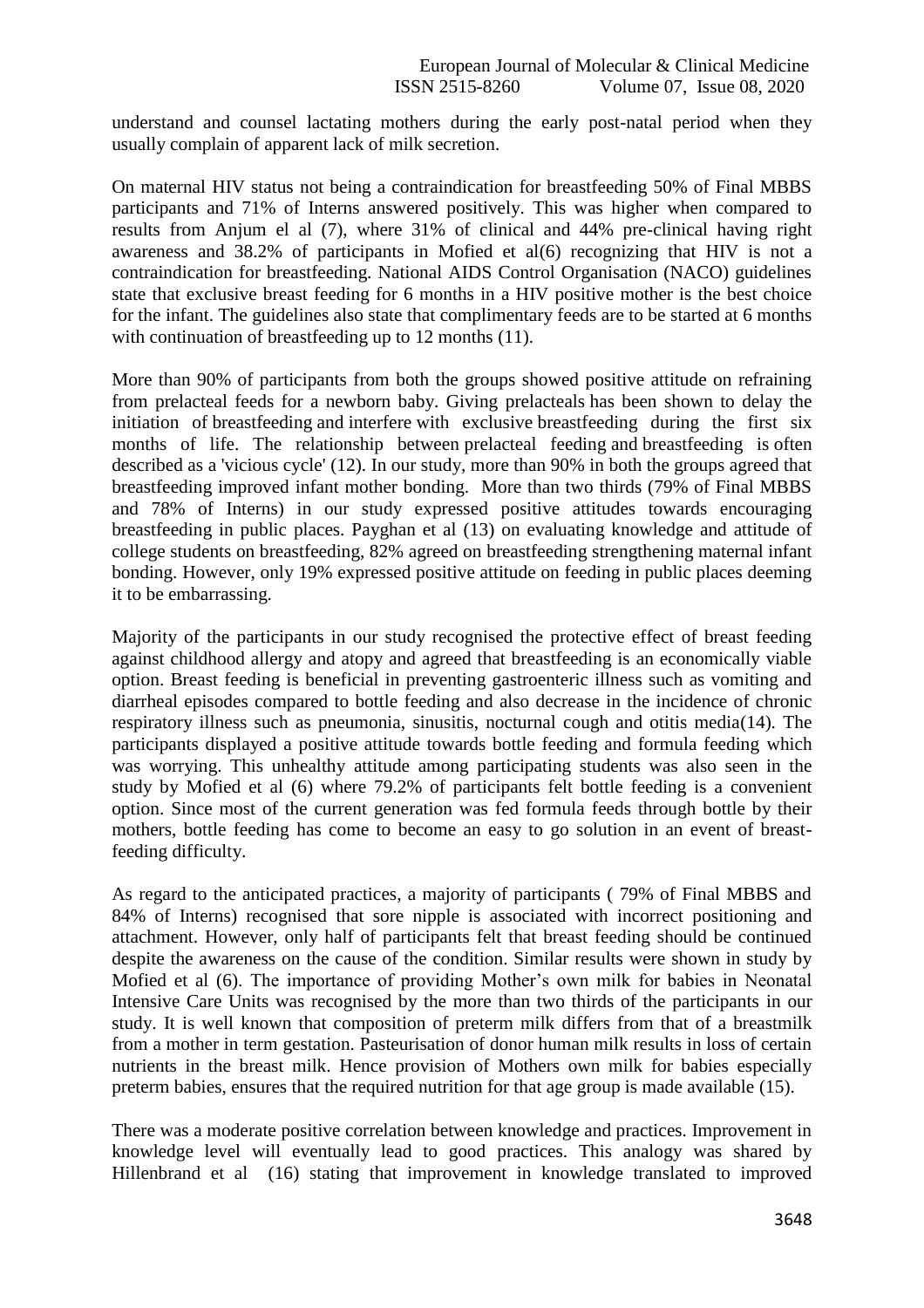confidence in handling breast feeding problems. Besides, educational intervention in the form of structured educational programs regarding breastfeeding will help in improving attitudes and in turn increase the confidence level as shown by Brodibb et al (17). Exposure to breastfeeding, either through a specialised educational course, or personally, was associated with more positive attitudes towards breastfeeding amongst health professional students. The second step of the Ten Steps to Successful Breastfeeding states that all healthcare staff should be trained in skills necessary to implement this policy. Hence, it is only pertinent that breastfeeding education should be included as a part of curriculum either through workshops, seminars or through an online module. Healthcare professionals who are experienced with breastfeeding management must play a crucial role in this endeavour (18).

Our study had limitation that the number of participants were less. Besides, the fact that only 137 participants reverted despite sending the questionnaire to 300 students, shows that only participants who had some knowledge decided to answer and submit the response while the rest who felt that their knowledge was insufficient decide to stay away. Using this baseline score level of students, structured educational programs needs to be put into practice in our institute to improve the knowledge level of the current generation of medicos.

## **5. CONCLUSION**

This study highlights the knowledge, attitude and practice level of students in Final MBBS and Internship at our institute. The overall knowledge level was average. As tomorrows practitioners and policy makers it is mandatory to shape this group of young doctors in order to ensure that future of our nation that is the current generation of children are in safe hands.

*Conflict of interest: none Source of funding: none*

## **6. REFERENCES**

- [1] World Health Organization UNICEF. Global strategy for infant and young child feeding. Geneva: World Health Organization; 2003
- [2] Protecting, promoting and supporting breastfeeding in facilities providing maternity and newborn services: implementing the revised Baby-friendly Hospital Initiative 2018. Geneva: World Health Organization and the United Nations Children's Fund (UNICEF). 2018
- [3] International Institute for Population Sciences (IIPS) and ICF. 2017. National Family Health Survey (NFHS-4), 2015-16: India Mumbai: IIPS.
- [4] Ministry of Health and Family Welfare (MoHFW), Government of India, UNICEF and Population Council. 2019. Comprehensive National Nutrition Survey (CNNS) National Report New Delhi. 2019
- [5] Tiwari S, Bharadva K, Yadav B, Malik S, Gangal… P. Infant and young child feeding guidelines, 2016. Indian pediatrics. 2016
- [6] Mofied EA, El-Belbasy RM, Abo Al-Hassan H. Knowledge and Attitude Assessment of Medical and Nursing Female Students at Al-Azhar University in Cairo; For their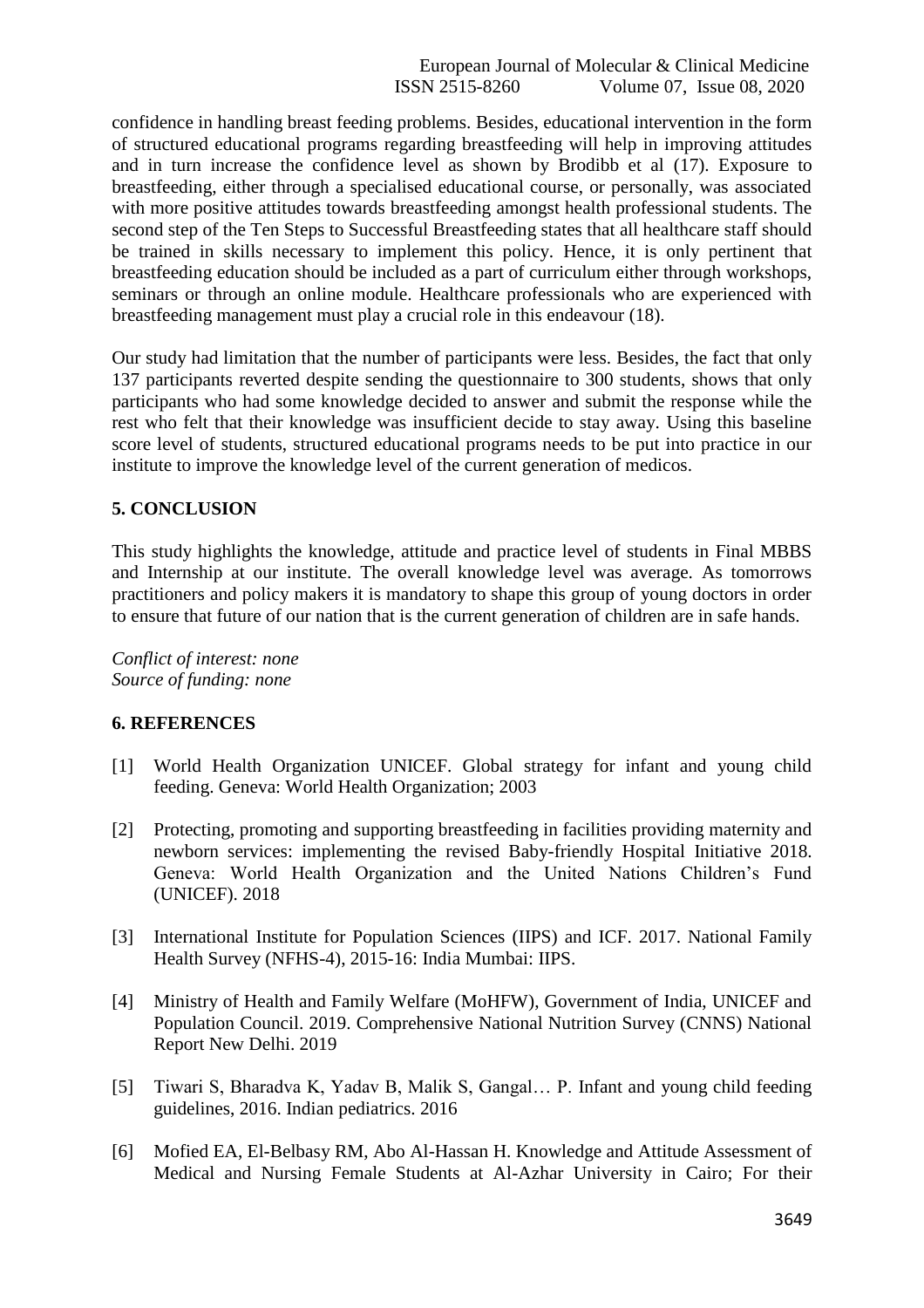Anticipated Breastfeeding Support. The Egyptian Journal of Hospital Medicine. 2019;77:5973-5982.

- [7] Anjum Q, Ashfaq T, Siddiqui H. Knowledge regarding breastfeeding practices among medical students of Ziauddin University Karachi. JPMA. 2007;57
- [8] Vidya GS, Renuka M, Praveen K, Shrinivasa BM. Impact of educational intervention on knowledge regarding infant feeding practices among medical students at Mysore. International Journal of Health & Allied Sciences. 2015;4:230.
- [9] Sallam SA, Babrs GM, Sadek RR, Mostafa AM. Knowledge, attitude, and practices regarding early start of breastfeeding among pregnant, lactating women and healthcare workers in El-Minia University Hospital. Breastfeed Med. 2013;8:312-316.
- [10] Devi HS. Knowledge of breastfeeding among medical students in Manipur, India. International Journal of Medical and Applied Sciences. 2013;2:55-61.
- [11] Prevention of Parent to Child Transmission (PPTCT) of HIV using Multi Drug Antiretroviral Regimen in India. National Guidelines for Prevention of Parent-to-Child Transmission of HIV. 2013;137
- [12] Lakati AS, Makokha OA, Binns CW, Kombe Y. The effect of pre-lacteal feeding on full breastfeeding in Nairobi, Kenya. East Afr J Public Health. 2010;7:258-262.
- [13] Payghan BS. Knowledge and Attitude of College Students about Breastfeeding. International Journal of Health Sciences and Research. 2012;2:47-56.
- [14] Jr SAL, Homer DR. Relation of breast versus bottle feeding to hospitalization for gastroenteritis in a middle-class US population. The Journal of pediatrics. 1978
- [15] Virginie de Halleux CP, Thibault Senterre. Growth Benefits of Own Mother's Milk in Preterm Infants Fed Daily Individualized Fortified Human Milk. Nutrients. 2019;11
- [16] Hillenbrand KM, Larsen PG. Effect of an educational intervention about breastfeeding on the knowledge, confidence, and behaviors of pediatric resident physicians. Pediatrics. 2002;110:e59.
- [17] Brodribb W, Fallon A, Jackson C, Hegney D. Breastfeeding and Australian GP Registrars—Their Knowledge and Attitudes. Journal of Human Lactation. 2008;24:422- 430.
- [18] Yang SF, Salamonson Y, Burns E, Schmied V. Breastfeeding knowledge and attitudes of health professional students: a systematic review. Int Breastfeed J. 2018;13:8.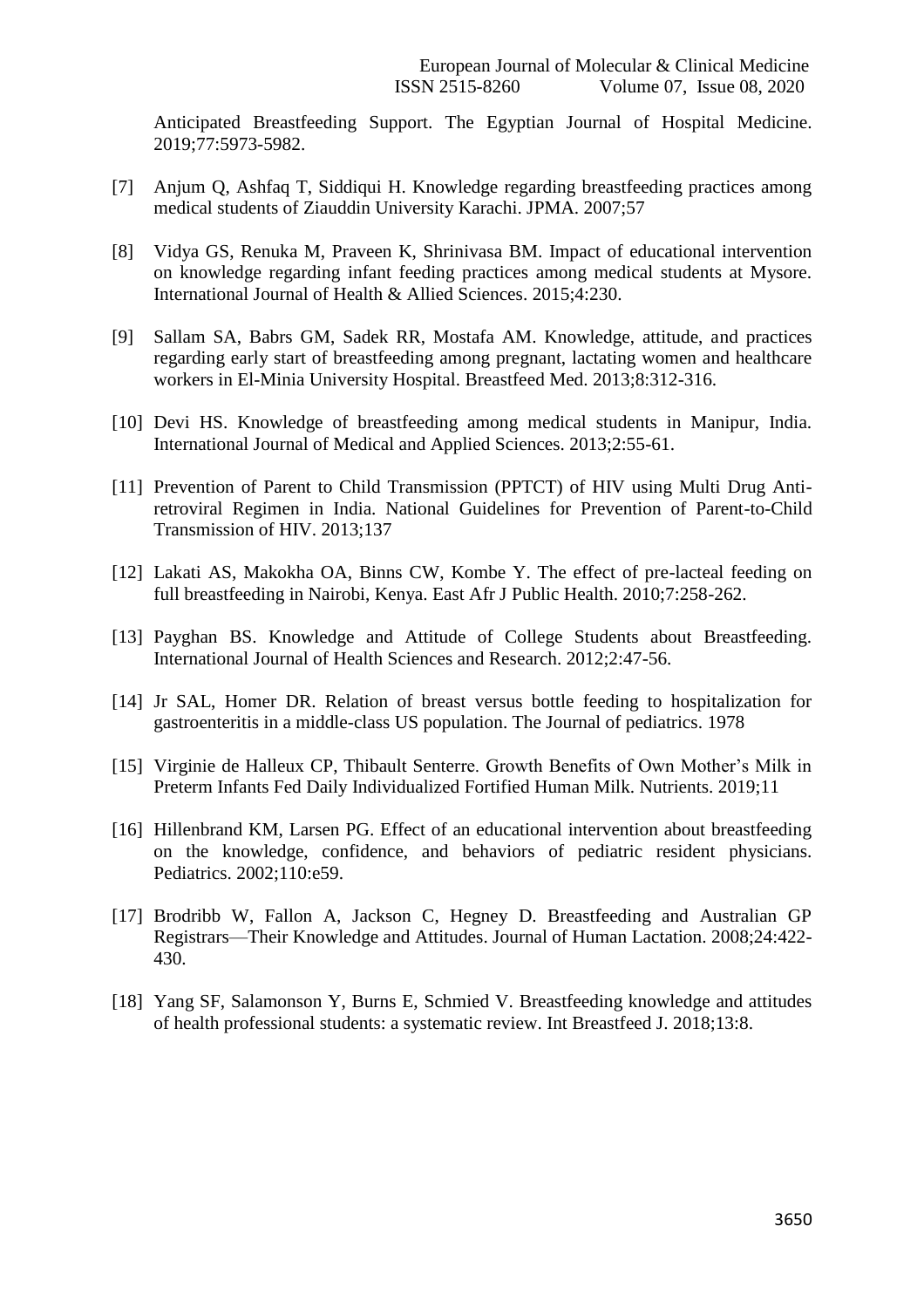| Participant characteristics | $n = 137$ |
|-----------------------------|-----------|
| Age in years, mean (SD)     | 22(1.2)   |
| Female, $n$ $(\%)$          | 85 (62%)  |
| Final MBBS, $n$ $%$         | 86 (63%)  |
| Interns, $n$ $(\%)$         | 51 (37%)  |

# Table1: Participant characteristics

# Table 2: Average scores of participants

| <b>Scores</b>                  | Final MBBS $(n = 86)$ | Interns $(n=51)$ | P value* |
|--------------------------------|-----------------------|------------------|----------|
| Overall score (%), mean (SD)   | 64.5                  | 71.2             | 0.002    |
| Knowledge level (%), mean (SD) | 63.3                  | 70.4             | 0.007    |
| Attitude level (%), mean (SD)  | 75.4                  | 79.7             | 0.01     |
| Practices level (%), mean (SD) | 54.5                  | 63.2             | 0.002    |

\*T test. *P* value significant at  $< 0.05$ 

|                                                                         | Table 3: |  |
|-------------------------------------------------------------------------|----------|--|
| Response to knowledge items. Correct responses are given in parenthesis |          |  |

| Knowledge items (15 items)                                    | Correct               |                 | $P$ value* |
|---------------------------------------------------------------|-----------------------|-----------------|------------|
|                                                               | responses, $n$ $(\%)$ |                 |            |
|                                                               | Final                 | <b>Interns</b>  |            |
|                                                               | <b>MBBS</b>           |                 |            |
|                                                               | $(n = 86)$            | (n)<br>$\equiv$ |            |
|                                                               |                       | 51)             |            |
|                                                               | 83 (97)               | 51              | 0.18       |
| many months is exclusive breast feeding<br>For how            |                       | (100)           |            |
| recommended?<br>$(6$ months)                                  |                       |                 |            |
| Within how many hours after birth should breast feeding be    | 82 (95)               | 50 (98)         | 0.42       |
| initiated?                                                    |                       |                 |            |
| (1 hour)                                                      |                       |                 |            |
| All neonates who are normal at birth (cry at birth) should be | 66 (77)               | 48 (94)         | 0.009      |
| given immediate skin to skin care with the mother.            |                       |                 |            |
| (True)                                                        |                       |                 |            |
| Name the hormone(s) that is/are responsible for lactation     | 60(70)                | 43 (84)         | 0.06       |
| (Prolactin and Oxytocin)                                      |                       |                 |            |
| In the first few weeks after birth, a normal breastfed infant | 51 (59)               | 40 (78)         | 0.02       |
|                                                               |                       |                 |            |
| $(8 - 10 \text{ times})$                                      |                       |                 |            |
| Hind milk is rich in which macronutrient?                     | 38(44)                | 26(51)          | 0.44       |
| (Fat)                                                         |                       |                 |            |
| Which sugar is predominant in breast milk?                    | 68 (79)               | 45 (88)         | 0.17       |
| (Lactose)                                                     |                       |                 |            |
|                                                               |                       |                 |            |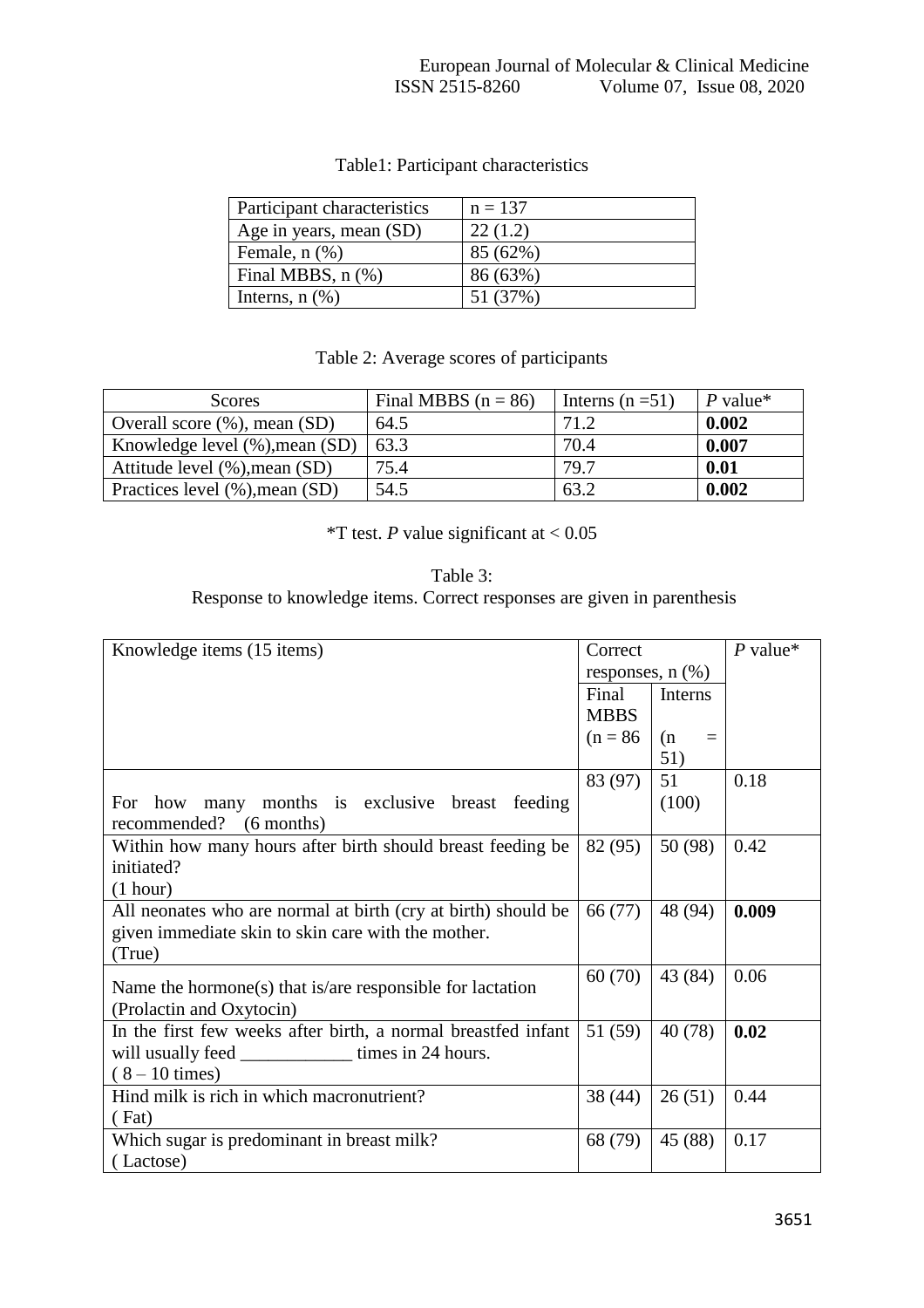| The nutritional content of breast milk remains the same                                                                                                                                    | 56(65)  | 42 (82) | 0.03 |
|--------------------------------------------------------------------------------------------------------------------------------------------------------------------------------------------|---------|---------|------|
| throughout the period of lactation.                                                                                                                                                        |         |         |      |
| (False)                                                                                                                                                                                    |         |         |      |
| Refrigerated human milk at $4^{\circ}$ C has a shelf life of _____<br>(24 hours)<br>hours.                                                                                                 | 44(51)  | 26(51)  | 0.98 |
| The signs of good attachment are the following except:<br>mouth wide open, lower lip everted, lower part of areola<br>visible, chin touching the breast.<br>(lower part of areola visible) | 54(63)  | 39(76)  | 0.10 |
| Which ingredient in breast milk is necessary for brain<br>development and high IQ?<br>(Docosahexaenoeic acid-DHA)                                                                          | 12(14)  | 6(12)   | 0.71 |
| Frozen human milk can be heated in a microwave for<br>defrosting. (False)                                                                                                                  | 64 (74) | 41 (80) | 0.42 |
| 100 ml of human milk contains ______________ calories.<br>$(67$ Kcal $)$                                                                                                                   | 50(58)  | 31(61)  | 0.76 |
| Breastfeeding should be continued for a minimum of<br>$\frac{\ }{\ }$ years.<br>$(2 \text{ years})$                                                                                        | 22(26)  | 10(20)  | 0.42 |
| Mothers with HIV and on Anti-retroviral therapy should not<br>feed their infants.<br>(False)                                                                                               | 43(50)  | 36(71)  | 0.02 |

\*Chi Square test. *P* value significant at < 0.05

| Table 4:                                                          |
|-------------------------------------------------------------------|
| Response to attitude items. Correct response given in parenthesis |

| Correct<br>Attitude items (12 items)                         |             |                       | $P$ value* |
|--------------------------------------------------------------|-------------|-----------------------|------------|
|                                                              |             | responses, $n$ $(\%)$ |            |
|                                                              | Final       | <b>Interns</b>        |            |
|                                                              | <b>MBBS</b> |                       |            |
|                                                              | $(n = 86)$  | $(n = 51)$            |            |
| A new born baby can be given pre-lacteal feeds (sugar water, | 79 (92)     | 48 (94)               | 0.62       |
| honey) soon after birth                                      |             |                       |            |
| (Disagree)                                                   |             |                       |            |
| Breast feeding improves infant-mother bonding                | 81 (94)     | 49 (96)               | 0.63       |
| (Agree)                                                      |             |                       |            |
|                                                              | 68 (79)     | 40(78)                | 0.93       |
| Nursing in Public should be encouraged for mothers           |             |                       |            |
| (Agree)                                                      |             |                       |            |
| Formula feeding is an optimal choice for working mothers     | 32(37)      | 29(57)                | 0.03       |
| (Disagree)                                                   |             |                       |            |
|                                                              | 49 (57)     | 38(75)                | 0.04       |
| Formula feeds is an ideal alternative to breast feeds        |             |                       |            |
| (Disagree)                                                   |             |                       |            |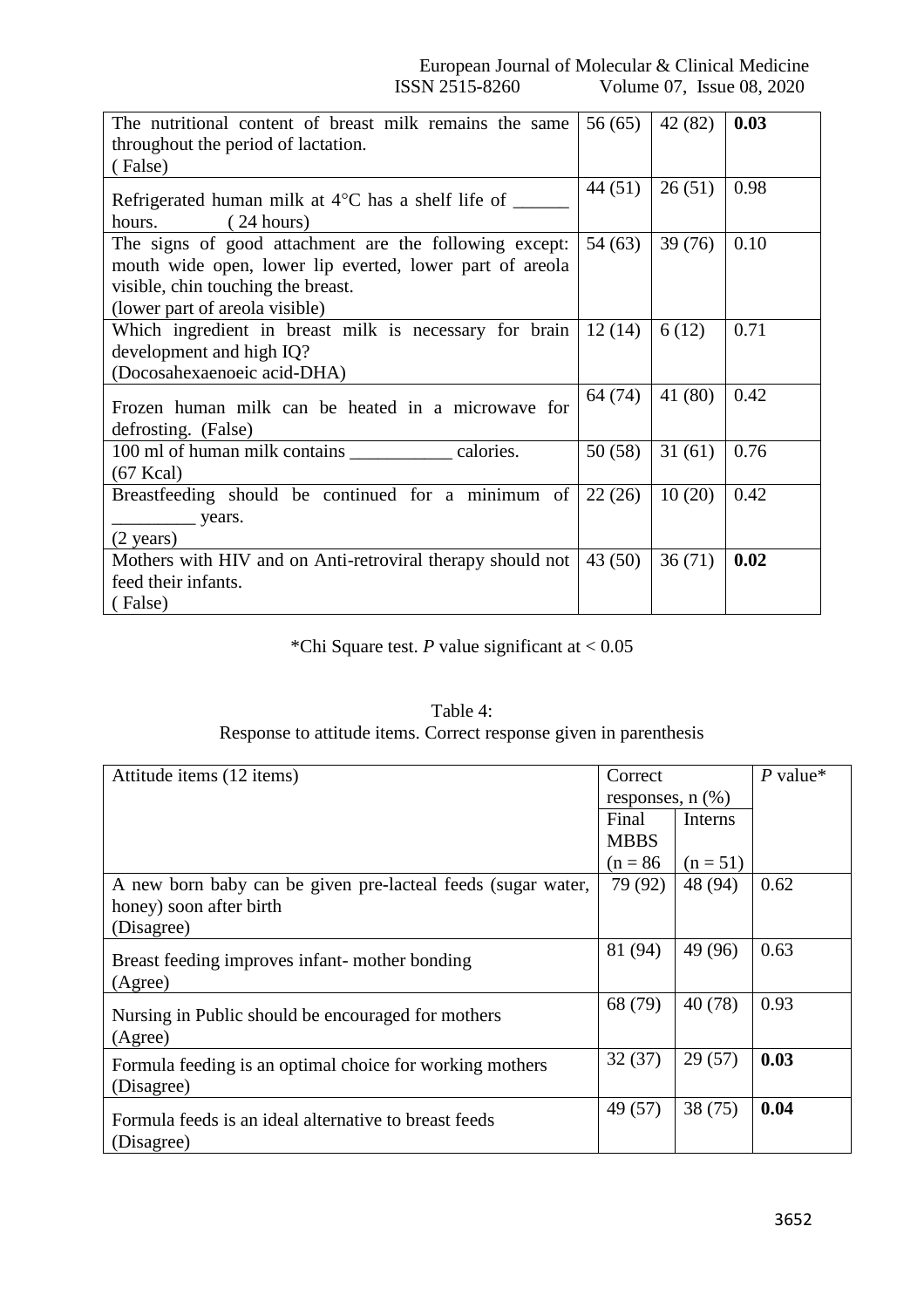European Journal of Molecular & Clinical Medicine<br>ISSN 2515-8260 Volume 07, Issue 08, 2020 Volume 07, Issue 08, 2020

| Infant formula is an ideal choice for premature babies in NICU.<br>(Disagree)                                            | 18(21)  | 21(41)  | 0.01 |
|--------------------------------------------------------------------------------------------------------------------------|---------|---------|------|
| Breastfed babies have low incidence of childhood allergy and<br>atopy compared to formula fed babies<br>(Agree)          | 69 (80) | 47 (92) | 0.06 |
| Breastfeeding is less costly and economically viable option<br>compared to formula feeds<br>(Agree)                      | 76 (88) | 47 (92) | 0.48 |
| Nutritious snacks given during complimentary feeding include<br>chips, biscuits and processed foods<br>(Disagree)        | 74 (86) | 46(90)  | 0.48 |
| Feeding bottle can be used to provide water and other liquids<br>(Disagree)                                              | 38(44)  | 32(63)  | 0.04 |
| Optimal complimentary feeding should be introduced at 6<br>months in the form of energy dense home based food<br>(Agree) | 67 (78) | 47 (92) | 0.03 |
| Sugar can added to complimentary foods as babies like only<br>sweetened foods<br>(Disagree)                              | 39(45)  | 26(51)  | 0.52 |

\*Chi Square test. *P* value significant at < 0.05

Table 5: Response to practice items. Correct response given in parenthesis

| Practice items (10 items)                                                                                                                                                                                  | Correct<br>responses, $n$ $(\%)$ |            | $P$ value* |
|------------------------------------------------------------------------------------------------------------------------------------------------------------------------------------------------------------|----------------------------------|------------|------------|
|                                                                                                                                                                                                            | Final<br><b>MBBS</b>             | Interns    |            |
|                                                                                                                                                                                                            | $(n = 86)$                       | $(n = 51)$ |            |
| In a mother complaining of 'not enough milk' the following can<br>be used as surrogate markers for feeding adequacy (weight<br>gain, adequate urine output, sleep after a feed, golden coloured<br>stools) | 70 $(81)$                        | 44 (86)    | 0.46       |
| Sore nipple in a breastfeeding mother can be rectified by<br>correcting infant positioning and attachment (True)                                                                                           | 68 (79)                          | 43 (84)    | 0.44       |
| A mother with fever should never feed her baby (False)                                                                                                                                                     | 52(60)                           | 43 (84)    | 0.003      |
| Name the technique that is used to correct an inverted/flat<br>nipple in a mother (Hoffman/Inverted Syringe technique)                                                                                     | 21 (24)                          | 23(45)     | 0.01       |
| Name a drug that is used to increase breastmilk secretion<br>(Metoclopramide/Domperidone)                                                                                                                  | 31(36)                           | 19(37)     | 0.89       |
| For an infant who is in NICU, whose mother is in post-<br>operative ward and unable to walk to NICU, which is the most<br>appropriate milk will you recommend? (Mothers Own Milk)                          | 63(73)                           | 43 (84)    | 0.13       |